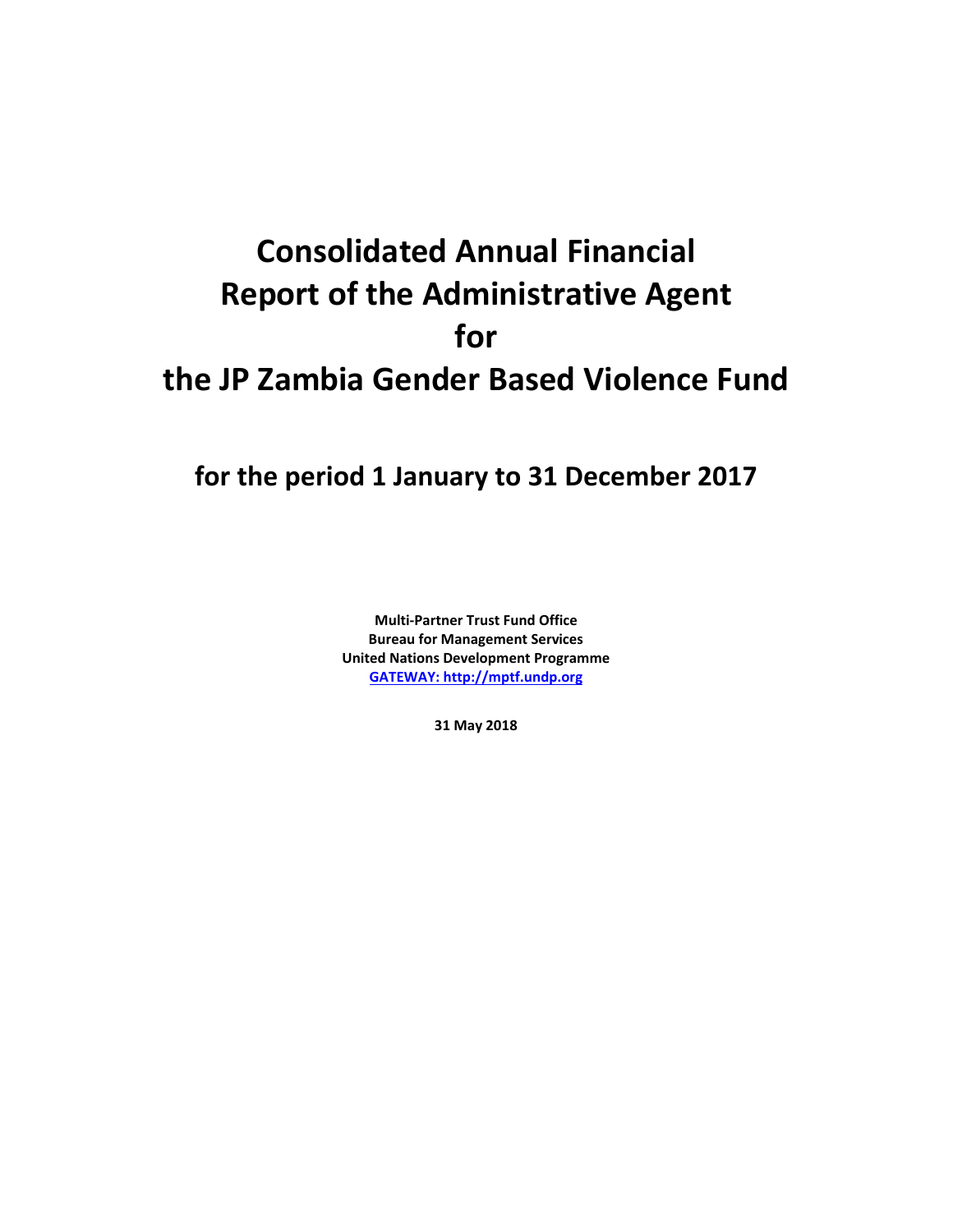JP ZAMBIA GENDER BASED VIOLENCE FUND CONSOLIDATED ANNUAL FINANCIAL REPORT **2017**

# **PARTICIPATING ORGANIZATIONS CONTRIBUTORS**



International Labour Organization





Government of Ireland



International Organization Migration



Swedish International Development Cooperation



United Nations Development Programme



United Nations Population Fund



United Nations Children's Fund



World Health Organization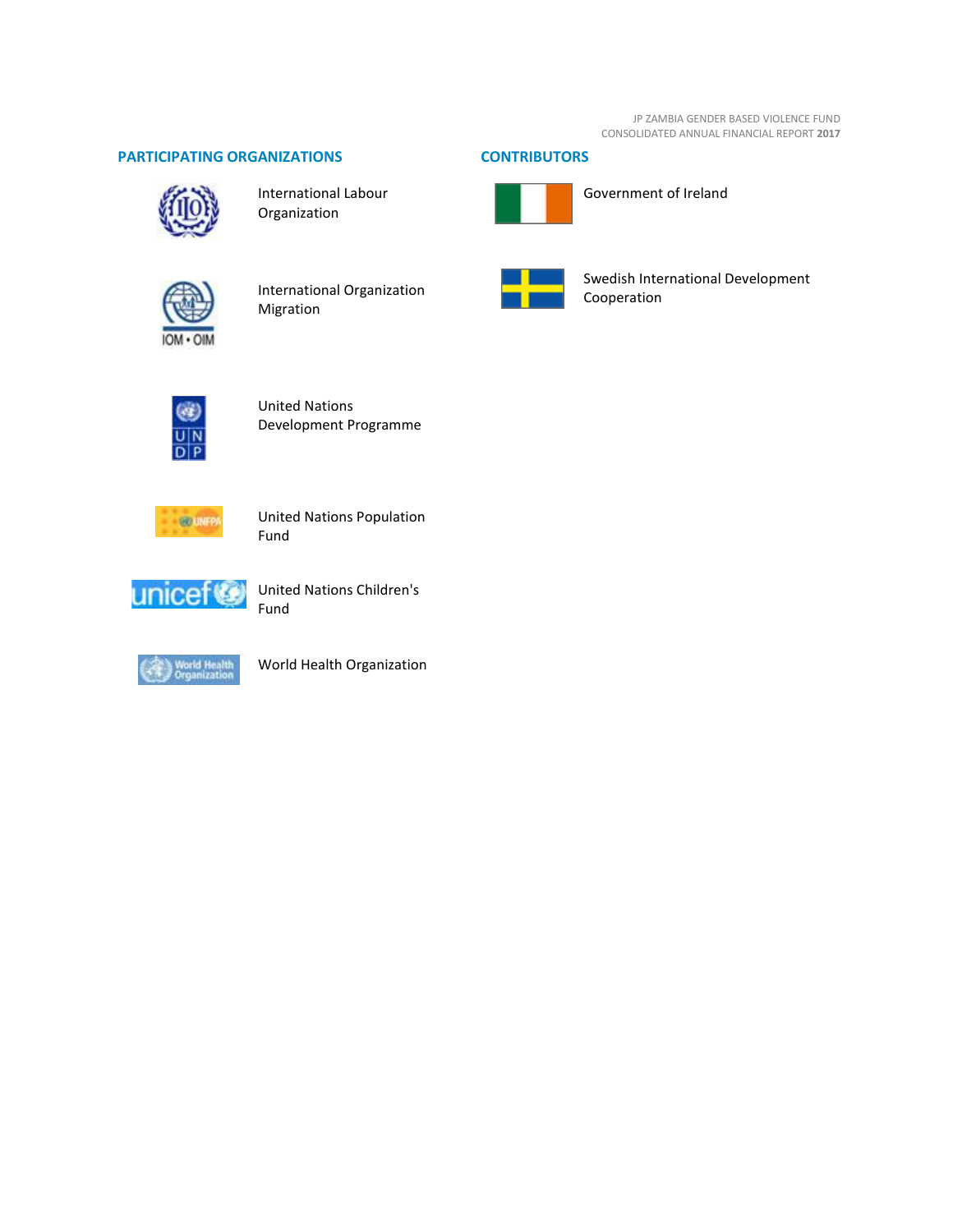# **DEFINITIONS**

#### **Allocation**

Amount approved by the Steering Committee for a project/programme.

#### **Approved Project/Programme**

A project/programme including budget, etc., that is approved by the Steering Committee for fund allocation purposes.

#### **Contributor Commitment**

Amount(s) committed by a donor to a Fund in a signed Standard Administrative Arrangement with the UNDP Multi-Partner Trust Fund Office (MPTF Office), in its capacity as the Administrative Agent. A commitment may be paid or pending payment.

#### **Contributor Deposit**

Cash deposit received by the MPTF Office for the Fund from a contributor in accordance with a signed Standard Administrative Arrangement.

#### **Delivery Rate**

The percentage of funds that have been utilized, calculated by comparing expenditures reported by a Participating Organization against the 'net funded amount'.

#### **Indirect Support Costs**

A general cost that cannot be directly related to any particular programme or activity of the Participating Organizations. UNDG policy establishes a fixed indirect cost rate of 7% of programmable costs.

#### **Net Funded Amount**

Amount transferred to a Participating Organization less any refunds transferred back to the MPTF Office by a Participating Organization.

#### **Participating Organization**

A UN Organization or other inter-governmental Organization that is an implementing partner in a Fund, as represented by signing a Memorandum of Understanding (MOU) with the MPTF Office for a particular Fund.

#### **Project Expenditure**

The sum of expenses and/or expenditure reported by all Participating Organizations for a Fund irrespective of which basis of accounting each Participating Organization follows for donor reporting.

#### **Project Financial Closure**

A project or programme is considered financially closed when all financial obligations of an operationally completed project or programme have been settled, and no further financial charges may be incurred.

#### **Project Operational Closure**

A project or programme is considered operationally closed when all programmatic activities for which Participating Organization(s) received funding have been completed.

#### **Project Start Date**

Date of transfer of first instalment from the MPTF Office to the Participating Organization.

#### **Total Approved Budget**

This represents the cumulative amount of allocations approved by the Steering Committee.

#### **US Dollar Amount**

The financial data in the report is recorded in US Dollars and due to rounding off of numbers, the totals may not add up.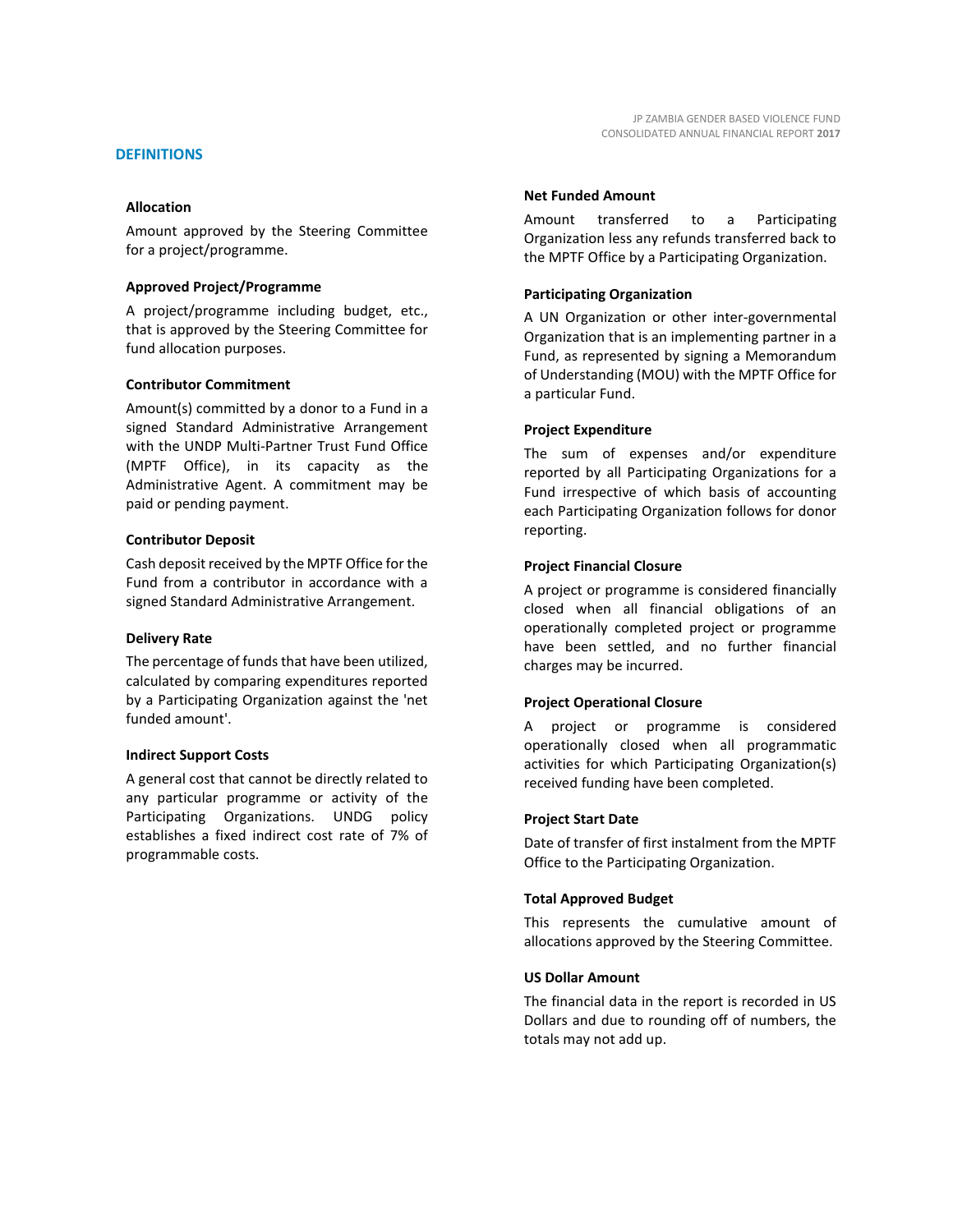#### JP ZAMBIA GENDER BASED VIOLENCE FUND CONSOLIDATED ANNUAL FINANCIAL REPORT 2017

# **TABLE OF CONTENTS**

| Introduction 1 1 |  |
|------------------|--|
|                  |  |
|                  |  |
|                  |  |
|                  |  |
|                  |  |
|                  |  |
|                  |  |
|                  |  |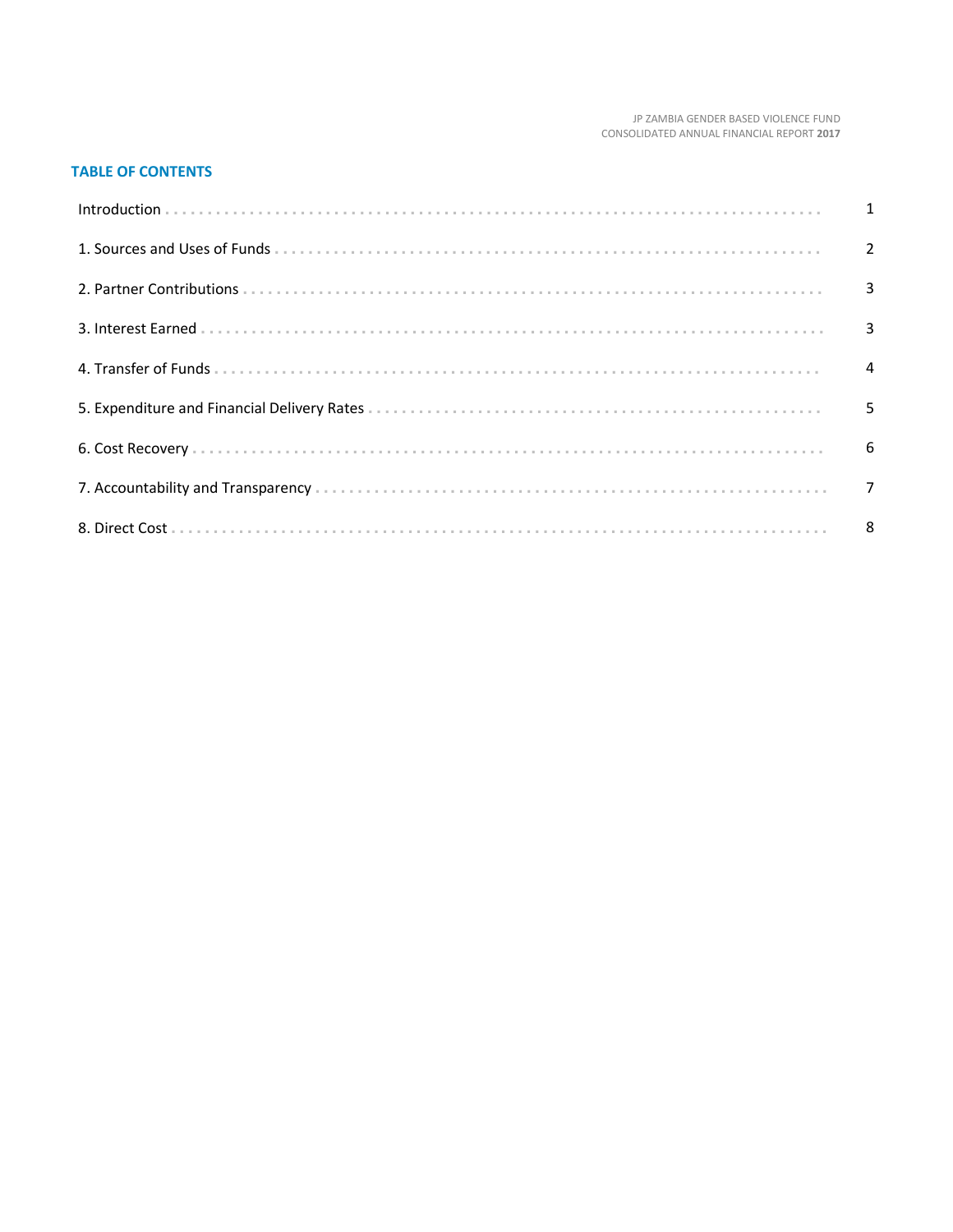#### **INTRODUCTION**

This Consolidated Annual Financial Report of the **JP Zambia Gender Based Violence Fund** is prepared by the United Nations Development Programme (UNDP) Multi-Partner Trust Fund Office (MPTF Office) in fulfillment of its obligations as Administrative Agent, as per the terms of Reference (TOR), the Memorandum of Understanding (MOU) signed between the UNDP MPTF Office and the Participating Organizations, and the Standard Administrative Arrangement (SAA) signed with contributors.

The MPTF Office, as Administrative Agent, is responsible for concluding an MOU with Participating Organizations and SAAs with contributors. It receives, administers and

manages contributions, and disburses these funds to the Participating Organizations. The Administrative Agent prepares and submits annual consolidated financial reports, as well as regular financial statements, for transmission to contributors.

This consolidated financial report covers the period 1 January to 31 December 2017 and provides financial data on progress made in the implementation of projects of the **JP Zambia Gender Based Violence Fund**. It is posted on the MPTF Office GATEWAY [\(http://mptf.undp.org/factsheet/fund/JZM00\)](http://mptf.undp.org/factsheet/fund/JZM00).

The financial data in the report is recorded in US Dollars and due to rounding off of numbers, the totals may not add up.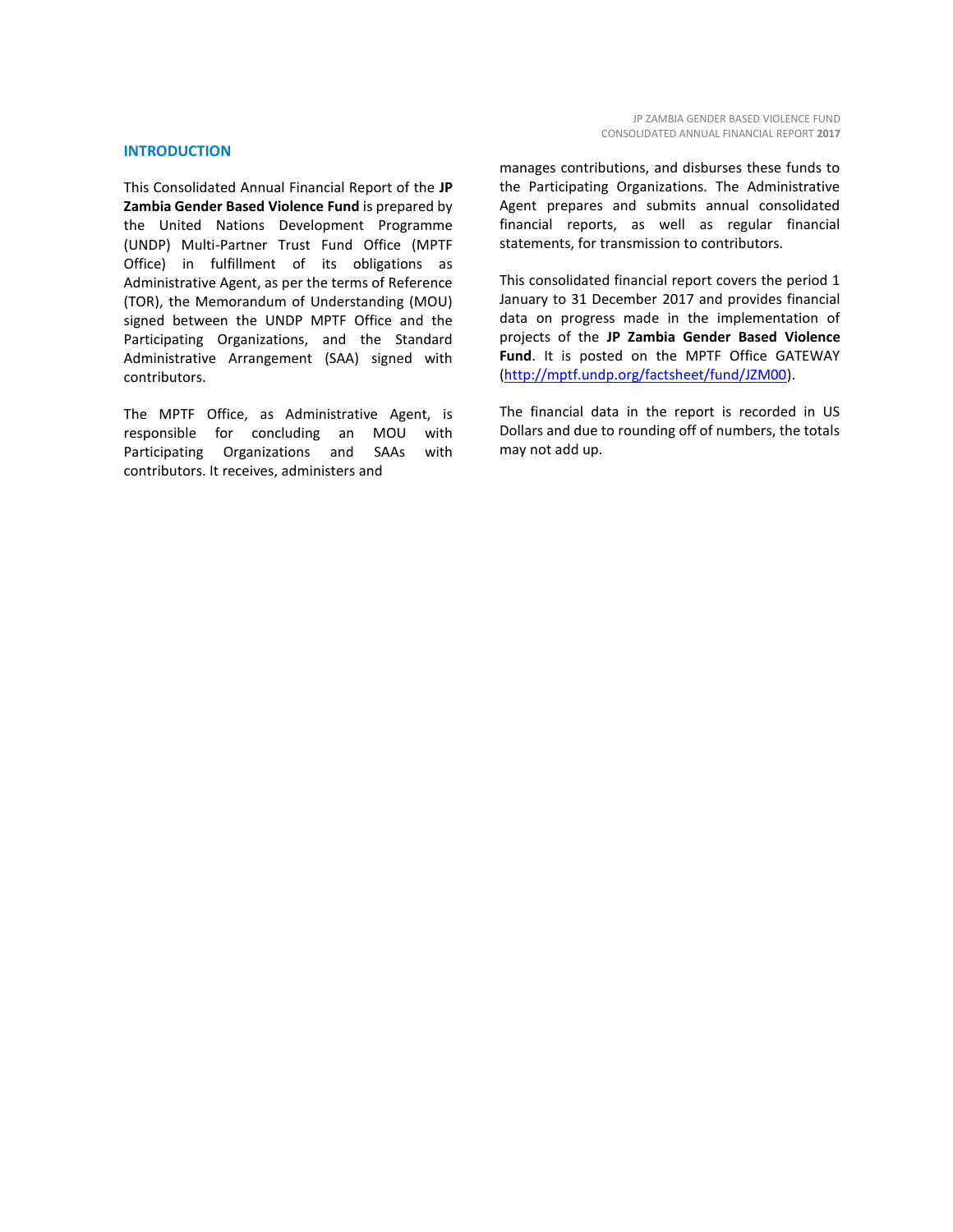#### **2017 FINANCIAL PERFORMANCE**

This chapter presents financial data and analysis of the **JP Zambia Gender Based Violence Fund** using the pass-through funding modality as of 31 December 2017. Financial information for this Fund is also available on the MPTF Office GATEWAY, at the following address: [http://mptf.undp.org/factsheet/fund/JZM00.](http://mptf.undp.org/factsheet/fund/JZM00)

# **1. SOURCES AND USES OF FUNDS**

As of 31 December **2017**, **2** contributors deposited US\$ **10,504,028** in contributions and US\$ **13,857** was earned in interest.

The cumulative source of funds was US\$ **10,517,885**

Of this amount, US\$ **10,412,542** has been net funded to **6** Participating Organizations, of which US\$ **10,108,938** has been reported as expenditure. The Administrative Agent fee has been charged at the approved rate of 1% on deposits and amounts to US\$ **105,040**. Table 1 provides an overview of the overall sources, uses, and balance of the **JP Zambia Gender Based Violence Fund** as of 31 December 2017.

|                                                                 | Annual 2016 | Annual 2017    | <b>Cumulative</b> |
|-----------------------------------------------------------------|-------------|----------------|-------------------|
| <b>Sources of Funds</b>                                         |             |                |                   |
| Contributions from donors                                       | 1,323,273   |                | 10,504,028        |
| Fund Earned Interest and Investment Income                      | 2,541       |                | 13,857            |
| Interest Income received from Participating Organizations       |             |                |                   |
| Refunds by Administrative Agent to Contributors                 |             |                |                   |
| Fund balance transferred to another MDTF                        |             |                |                   |
| Other Income                                                    |             |                |                   |
| <b>Total: Sources of Funds</b>                                  | 1,325,814   | $\blacksquare$ | 10,517,885        |
| <b>Use of Funds</b>                                             |             |                |                   |
| Transfers to Participating Organizations                        | 1,331,718   | 475,342        | 10,412,542        |
| Refunds received from Participating Organizations               |             |                |                   |
| <b>Net Funded Amount</b>                                        | 1,331,718   | 475,342        | 10,412,542        |
| <b>Administrative Agent Fees</b>                                | 13,233      |                | 105,040           |
| Direct Costs: (Steering Committee, Secretariatetc.)             |             |                |                   |
| <b>Bank Charges</b>                                             | 28          |                | 302               |
| <b>Other Expenditures</b>                                       |             |                |                   |
| <b>Total: Uses of Funds</b>                                     | 1,344,979   | 475,342        | 10,517,885        |
| Change in Fund cash balance with Administrative Agent           | (19, 166)   | (475, 342)     | $\mathbf{0}$      |
| Opening Fund balance (1 January)                                | 494,508     | 475,342        |                   |
| <b>Closing Fund balance (31 December)</b>                       | 475,342     | $\mathbf 0$    | $\Omega$          |
| Net Funded Amount (Includes Direct Cost)                        | 1,331,718   | 475,342        | 10,412,542        |
| Participating Organizations' Expenditure (Includes Direct Cost) | 1,505,050   | 1,506,676      | 10,108,938        |
| <b>Balance of Funds with Participating Organizations</b>        |             |                | 303,604           |

# **Table 1. Financial Overview, as of 31 December 2017 (in US Dollars)**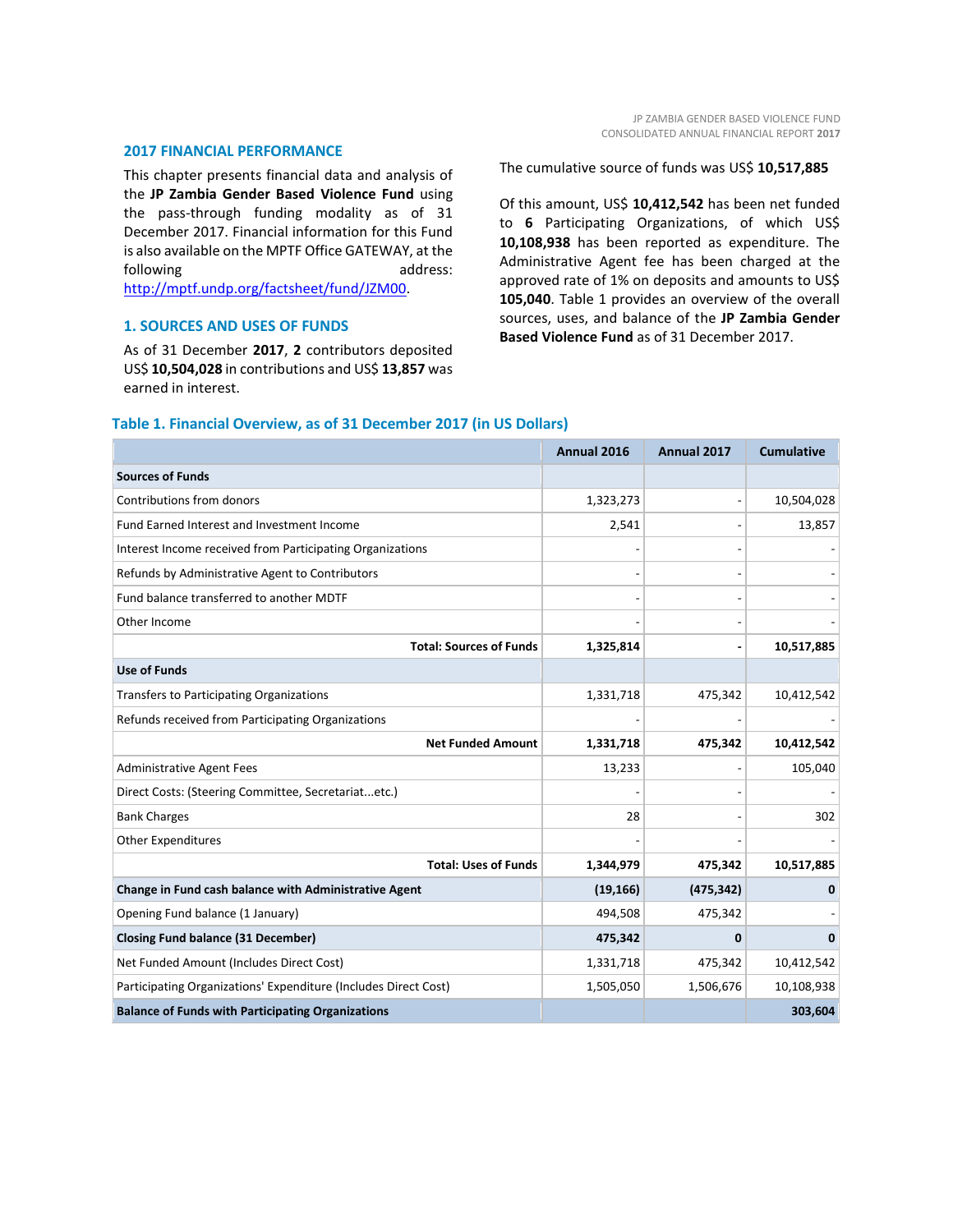#### **2. PARTNER CONTRIBUTIONS**

Table 2 provides information on cumulative contributions received from all contributors to this Fund as of 31 December 2017.

The **JP Zambia Gender Based Violence Fund** is currently being financed by **2** contributors, as listed in the table below.

The table below includes commitments made up to 31 December 2017 through signed Standard Administrative Agreements, and deposits made through 2017. It does not include commitments that were made to the fund beyond 2017**.**

# **Table 2. Contributors' Commitments and Deposits, as of 31 December 2017 (in US Dollars)**

| <b>Contributors</b>                   | <b>Total</b><br><b>Commitments</b> | <b>Prior Years</b><br>as of 31-Dec-2016<br><b>Deposits</b> | <b>Current Year</b><br><b>Jan-Dec-2017</b><br><b>Deposits</b> | <b>Total</b><br><b>Deposits</b> |
|---------------------------------------|------------------------------------|------------------------------------------------------------|---------------------------------------------------------------|---------------------------------|
| Government of Ireland                 | 2,136,580                          | 2,136,580                                                  |                                                               | 2,136,580                       |
| SWEDISH INT'L DEVELOPMENT COOPERATION | 8,367,448                          | 8,367,448                                                  | -                                                             | 8,367,448                       |
| <b>Grand Total</b>                    | 10,504,028                         | 10,504,028                                                 |                                                               | 10,504,028                      |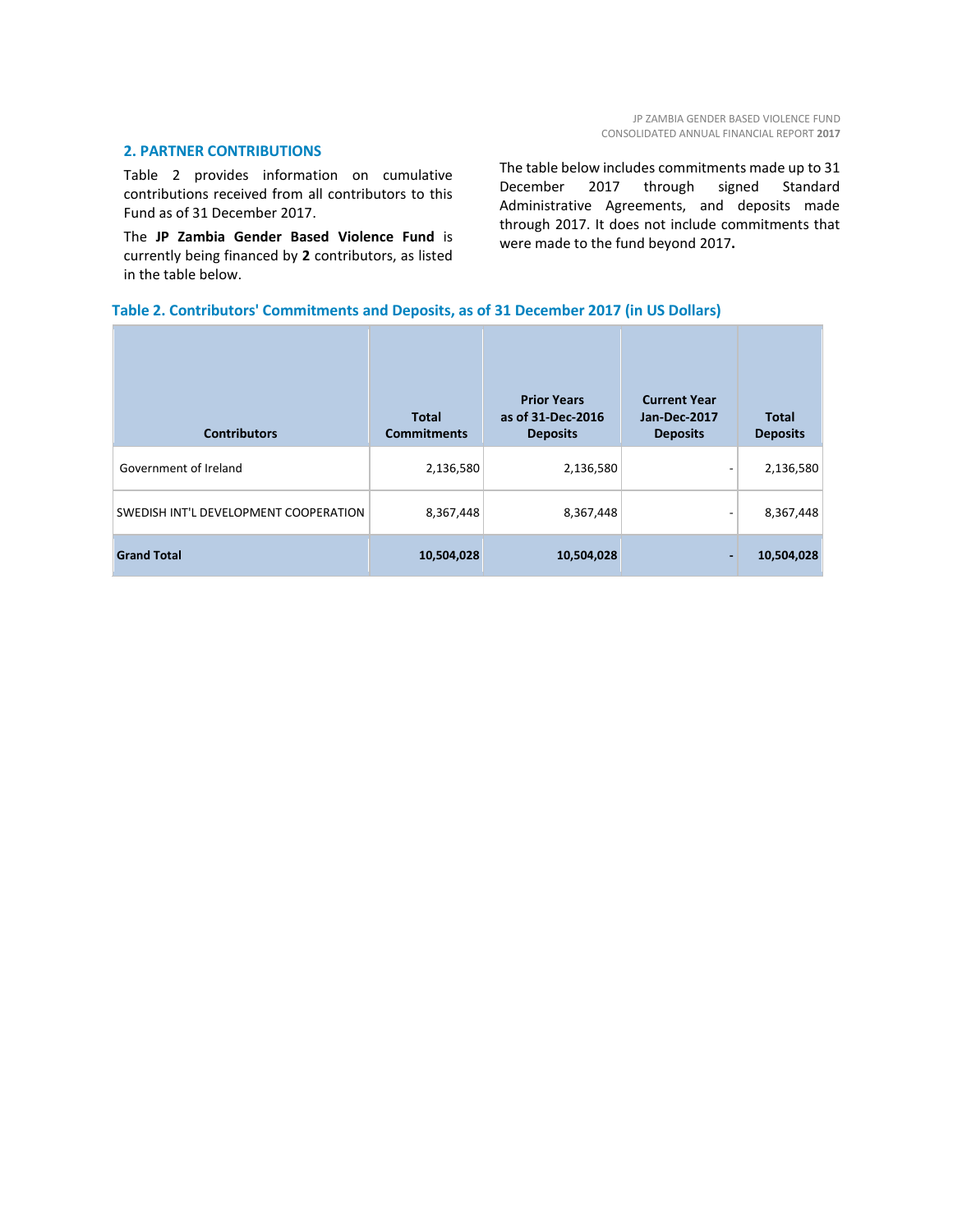#### **3. INTEREST EARNED**

Interest income is earned in two ways: 1) on the balance of funds held by the Administrative Agent (Fund earned interest), and 2) on the balance of funds held by the Participating Organizations (Agency earned interest) where their Financial Regulations and Rules allow return of interest to the AA.

As of 31 December 2017, Fund earned interest amounts to US\$ **13,857**.

Details are provided in the table below.

# **Table 3. Sources of Interest and Investment Income, as of 31 December 2017 (in US Dollars)**

| <b>Interest Earned</b>                     | <b>Prior Years</b><br>as of 31-Dec-2016 | <b>Current Year</b><br>Jan-Dec-2017 | <b>Total</b> |
|--------------------------------------------|-----------------------------------------|-------------------------------------|--------------|
| <b>Administrative Agent</b>                |                                         |                                     |              |
| Fund Earned Interest and Investment Income | 13,857                                  |                                     | 13,857       |
| <b>Total: Fund Earned Interest</b>         | 13,857                                  |                                     | 13,857       |
| <b>Participating Organization</b>          |                                         |                                     |              |
| <b>Total: Agency earned interest</b>       |                                         |                                     |              |
| <b>Grand Total</b>                         | 13,857                                  |                                     | 13,857       |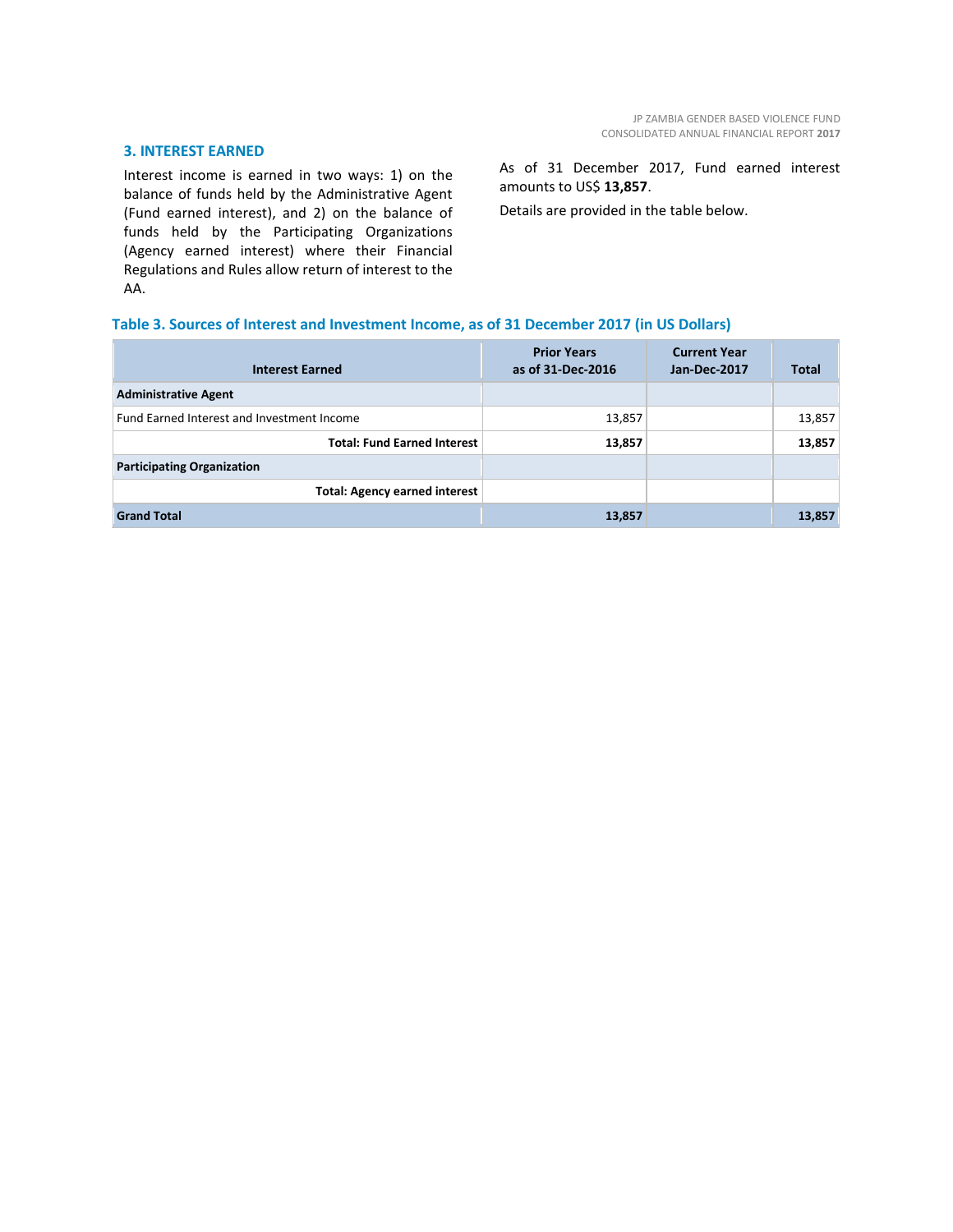# **4. TRANSFER OF FUNDS**

Allocations to Participating Organizations are approved by the Steering Committee and disbursed by the Administrative Agent. As of 31 December **2017**, the AA has transferred US\$ **10,412,542** to **6** Participating Organizations (see list below).

# **4.1 TRANSFER BY PARTICIPATING ORGANIZATION**

Table 4 provides additional information on the refunds received by the MPTF Office, and the net funded amount for each of the Participating Organizations.

# **Table 4. Transfer, Refund, and Net Funded Amount by Participating Organization, as of 31 December 2017 (in US Dollars)**

|                                      | Prior Years as of 31-Dec-2016 |                |                   | <b>Current Year Jan-Dec-2017</b> |                |                   | <b>Total</b>     |                |                   |
|--------------------------------------|-------------------------------|----------------|-------------------|----------------------------------|----------------|-------------------|------------------|----------------|-------------------|
| Participating<br><b>Organization</b> | <b>Transfers</b>              | <b>Refunds</b> | <b>Net Funded</b> | <b>Transfers</b>                 | <b>Refunds</b> | <b>Net Funded</b> | <b>Transfers</b> | <b>Refunds</b> | <b>Net Funded</b> |
| <b>ILO</b>                           | 1,030,340                     |                | 1,030,340         | 80,250                           |                | 80,250            | 1,110,590        |                | 1,110,590         |
| <b>IOM</b>                           | 1,361,892                     |                | 1,361,892         |                                  |                |                   | 1,361,892        |                | 1,361,892         |
| <b>UNDP</b>                          | 3,642,625                     |                | 3,642,625         | 205,092                          |                | 205,092           | 3,847,717        |                | 3,847,717         |
| <b>UNFPA</b>                         | 1,000,440                     |                | 1,000,440         | 75,000                           |                | 75,000            | 1,075,440        |                | 1,075,440         |
| <b>UNICEF</b>                        | 2,276,481                     |                | 2,276,481         | 115,000                          |                | 115,000           | 2,391,481        |                | 2,391,481         |
| <b>WHO</b>                           | 625,422                       |                | 625,422           |                                  |                |                   | 625,422          |                | 625,422           |
| <b>Grand Total</b>                   | 9,937,200                     |                | 9,937,200         | 475,342                          |                | 475,342           | 10,412,542       |                | 10,412,542        |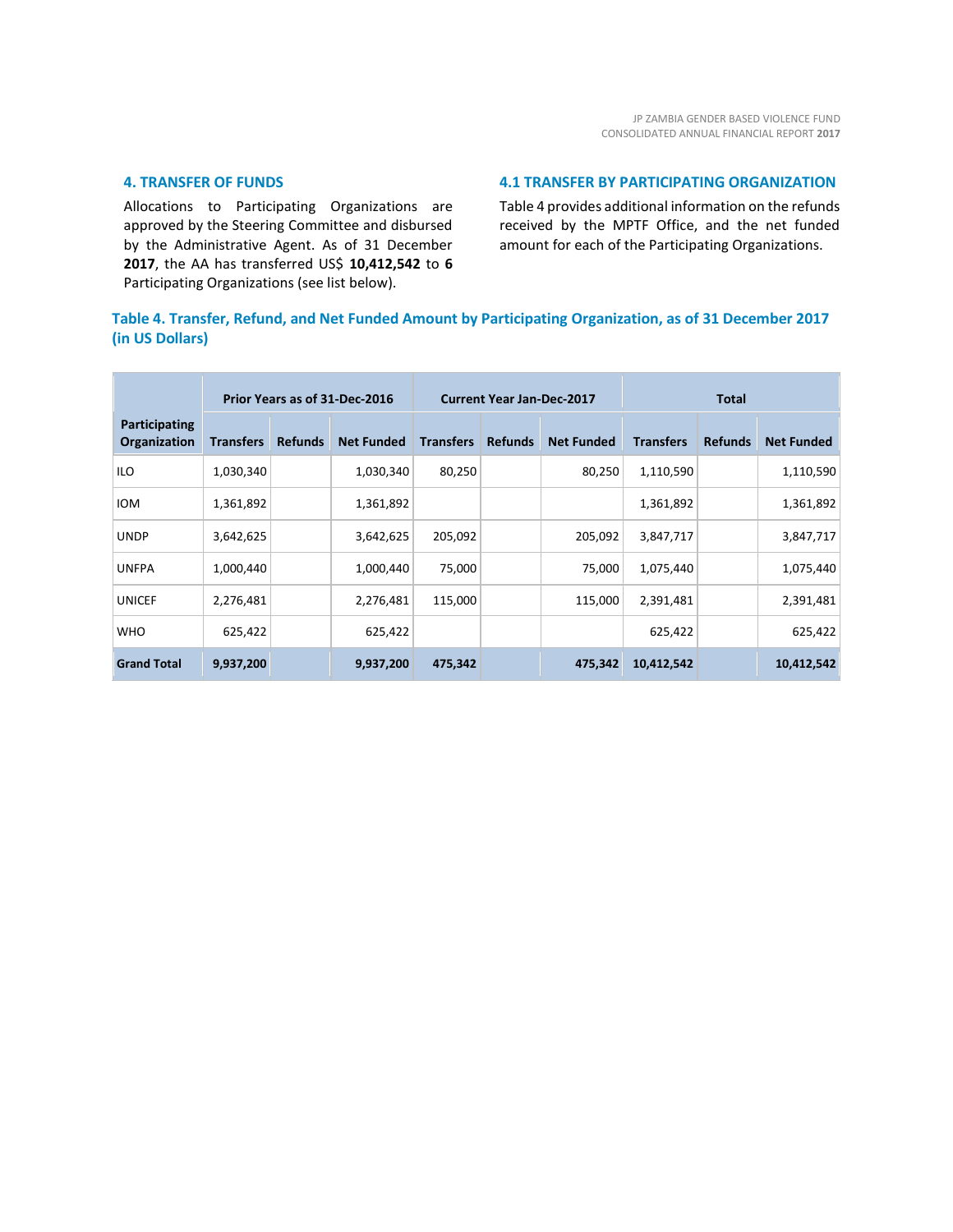JP ZAMBIA GENDER BASED VIOLENCE FUND CONSOLIDATED ANNUAL FINANCIAL REPORT **2017**

# **5. EXPENDITURE AND FINANCIAL DELIVERY RATES**

All final expenditures reported for the year **2017** were submitted by the Headquarters of the Participating Organizations. These were consolidated by the MPTF Office.

Project expenditures are incurred and monitored by each Participating Organization, and are reported as per the agreed upon categories for inter-agency harmonized reporting. The reported expenditures were submitted via the MPTF Office's online expenditure reporting tool. The **2017** expenditure data has been posted on the MPTF Office GATEWAY at [http://mptf.undp.org/factsheet/fund/JZM00.](http://mptf.undp.org/factsheet/fund/JZM00)

# **5.1 EXPENDITURE REPORTED BY PARTICIPATING ORGANIZATION**

In **2017**, US\$ **475,342** was net funded to Participating Organizations, and US\$ **1,506,676** was reported in expenditure.

As shown in table below, the cumulative net funded amount is US\$ **10,412,542** and cumulative expenditures reported by the Participating Organizations amount to US\$ **10,108,938**. This equates to an overall Fund expenditure delivery rate of **97** percent.

# **Table 5. Net Funded Amount, Reported Expenditure, and Financial Delivery by Participating Organization, as of 31 December 2017 (in US Dollars)**

|                                      |                           |                             | <b>Expenditure</b>                      |                                     |                   |                           |
|--------------------------------------|---------------------------|-----------------------------|-----------------------------------------|-------------------------------------|-------------------|---------------------------|
| <b>Participating</b><br>Organization | Approved<br><b>Amount</b> | <b>Net Funded</b><br>Amount | <b>Prior Years</b><br>as of 31-Dec-2016 | <b>Current Year</b><br>Jan-Dec-2017 | <b>Cumulative</b> | <b>Delivery Rate</b><br>% |
| ILO                                  | 1,110,590                 | 1,110,590                   | 950,725                                 | 156,637                             | 1,107,362         | 99.71                     |
| <b>IOM</b>                           | 1,361,892                 | 1,361,892                   | 1,001,479                               | 360,413                             | 1,361,892         | 100.00                    |
| <b>UNDP</b>                          | 3,847,717                 | 3,847,717                   | 2,867,318                               | 710,439                             | 3,577,757         | 92.98                     |
| <b>UNFPA</b>                         | 1,075,440                 | 1,075,440                   | 950,306                                 | 122,992                             | 1,073,298         | 99.80                     |
| <b>UNICEF</b>                        | 2,391,481                 | 2,391,481                   | 2,275,681                               | 93,564                              | 2,369,245         | 99.07                     |
| <b>WHO</b>                           | 625,422                   | 625,422                     | 556,754                                 | 62,631                              | 619,385           | 99.03                     |
| <b>Grand Total</b>                   | 10,412,542                | 10,412,542                  | 8,602,263                               | 1,506,676                           | 10,108,938        | 97.08                     |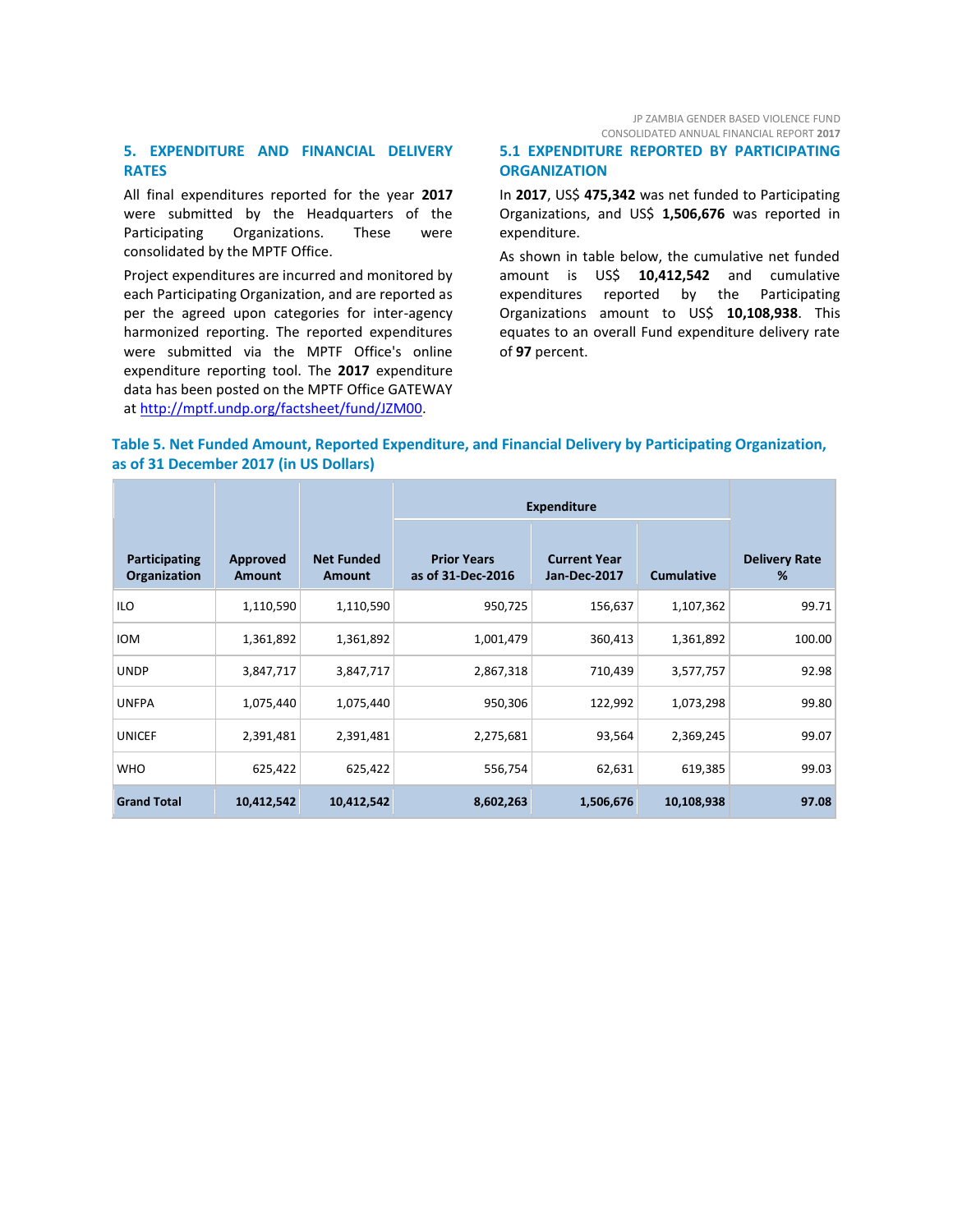# **5.4 EXPENDITURE REPORTED BY CATEGORY**

Project expenditures are incurred and monitored by each Participating Organization and are reported as per the agreed categories for inter-agency harmonized reporting. In 2006 the UN Development Group (UNDG) established six categories against which UN entities must report inter-agency project expenditures. Effective 1 January 2012, the UN Chief Executive Board (CEB) modified these categories as a result of IPSAS adoption to comprise eight categories. All expenditure incurred prior to 1 January 2012 have been reported in the old categories; post 1 January 2012 all expenditure are reported in the new eight categories. See table below.

#### **2012 CEB Expense Categories**

- 1. Staff and personnel costs
- 2. Supplies, commodities and materials
- 3. Equipment, vehicles, furniture and depreciation
- 4. Contractual services
- 5. Travel
- 6. Transfers and grants
- 7. General operating expenses
- 8. Indirect costs

\_\_\_\_\_\_\_\_\_\_\_\_\_\_\_\_\_\_\_\_\_\_

# **Table 6. Expenditure by UNDG Budget Category, as of 31 December 2017 (in US Dollars)**

|                                                 | <b>Expenditure</b>                      |                                     |            |                                                     |
|-------------------------------------------------|-----------------------------------------|-------------------------------------|------------|-----------------------------------------------------|
| Category                                        | <b>Prior Years</b><br>as of 31-Dec-2016 | <b>Current Year</b><br>Jan-Dec-2017 | Total      | <b>Percentage of Total</b><br><b>Programme Cost</b> |
| Staff & Personnel Cost                          | 708,494                                 | 85,000                              | 793,494    | 8.25                                                |
| Supplies, Commodities and Materials             | 285,896                                 | 4,147                               | 290,043    | 3.01                                                |
| Equipment, Vehicles, Furniture and Depreciation | 904,768                                 | 178,164                             | 1,082,932  | 11.26                                               |
| <b>Contractual Services</b>                     | 1,509,830                               | 468,471                             | 1,978,301  | 20.56                                               |
| Travel                                          | 1,320,961                               | 320,991                             | 1,641,952  | 17.07                                               |
| <b>Transfers and Grants</b>                     | 1,874,938                               | 63,869                              | 1,938,807  | 20.15                                               |
| <b>General Operating</b>                        | 1,605,240                               | 290,177                             | 1,895,417  | 19.70                                               |
| <b>Programme Costs Total</b>                    | 8,210,128                               | 1,410,818                           | 9,620,946  | 100.00                                              |
| <sup>1</sup> Indirect Support Costs Total       | 392,135                                 | 95,857                              | 487,993    | 5.07                                                |
| <b>Total</b>                                    | 8,602,263                               | 1,506,676                           | 10,108,938 |                                                     |

**1 Indirect Support Costs** charged by Participating Organization, based on their financial regulations, can be deducted upfront or at a later stage during implementation. The percentage may therefore appear to exceed the 7% agreed-upon for on-going projects. Once projects are financially closed, this number is not to exceed 7%.